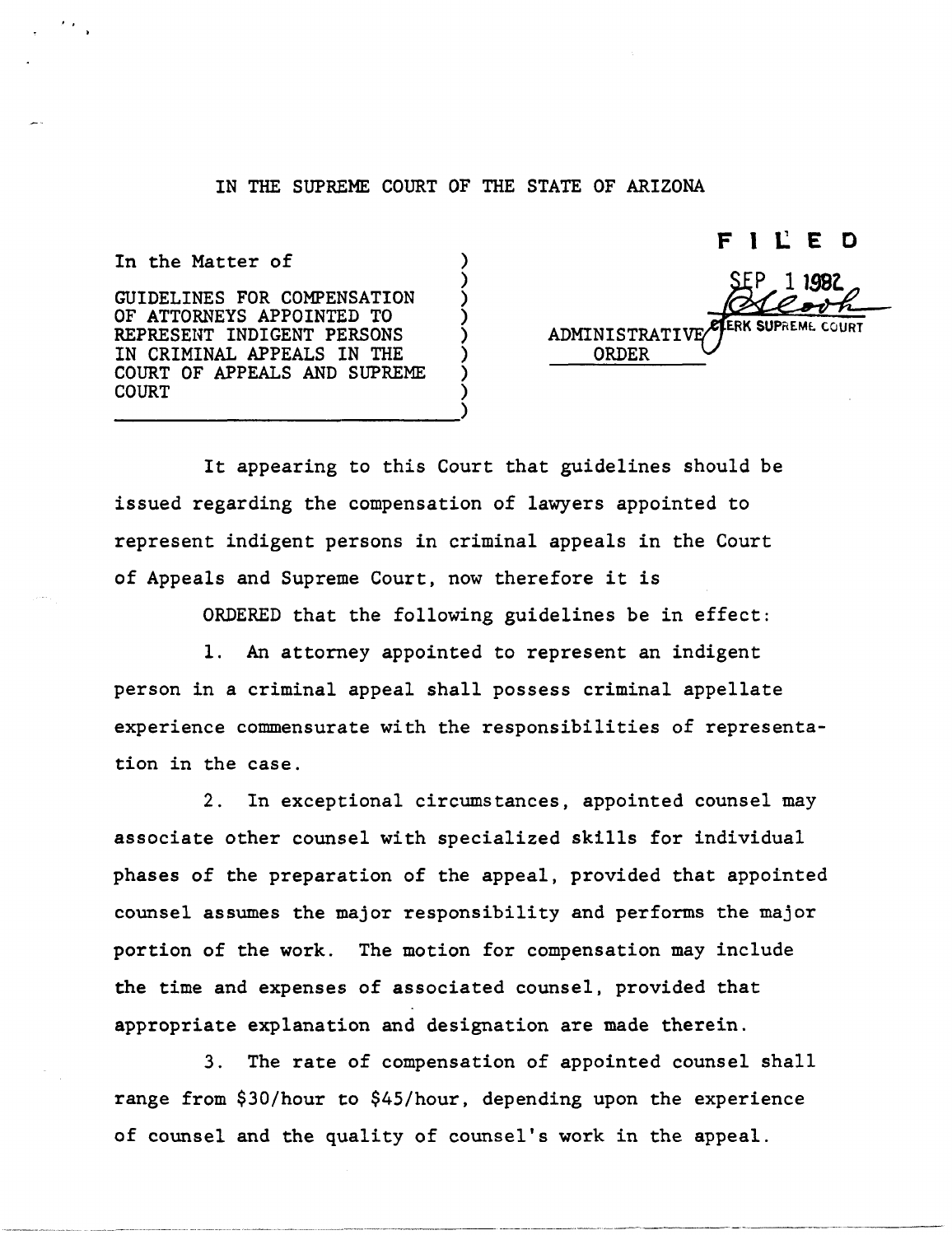4. The rate of compensation shall be multiplied by the number of allowable hours to determine the reasonable fee. Ordinarily the court will accept the hourly submission of counsel, but it may in its discretion independently evaluate such submission and reduce it, where the hours submitted appear disproportionate to the work involved. In such cases, the court will arrive at the allowable time based upon an estimate of the time an experienced criminal appellate attorney might have devoted to the appeal.

5. Appointed counsel shall record the number of hours devoted to each category of service performed in preparation of the appeal, including but not limited to the following:

- (a) Reading the record on appeal;
- (b) Conference or correspondence with appellant or other counsel;
- (c) Motions and applications;
- (d) Research, drafting and correction of briefs;
- (e) Preparation for and attendance at oral argument;
- (f) Travel time, where travel was necessary;
- (g) Post-decision petitions and motions; and
- (h) Other services, designated with particularity.

---- ----\_. - ----- -------\_.\_-- . \_\_ .\_----\_.\_-\_.\_-- \_.\_- ------------\_.- \_.- --- -----------\_.\_.\_--------- ---------- --\_.\_-----\_.\_--

6. The motion for compensation shall state the year of counsel's admission to the bar, a general description of his or her criminal trial and appellate experience, and any other factors considered relevant to the determination of a reasonable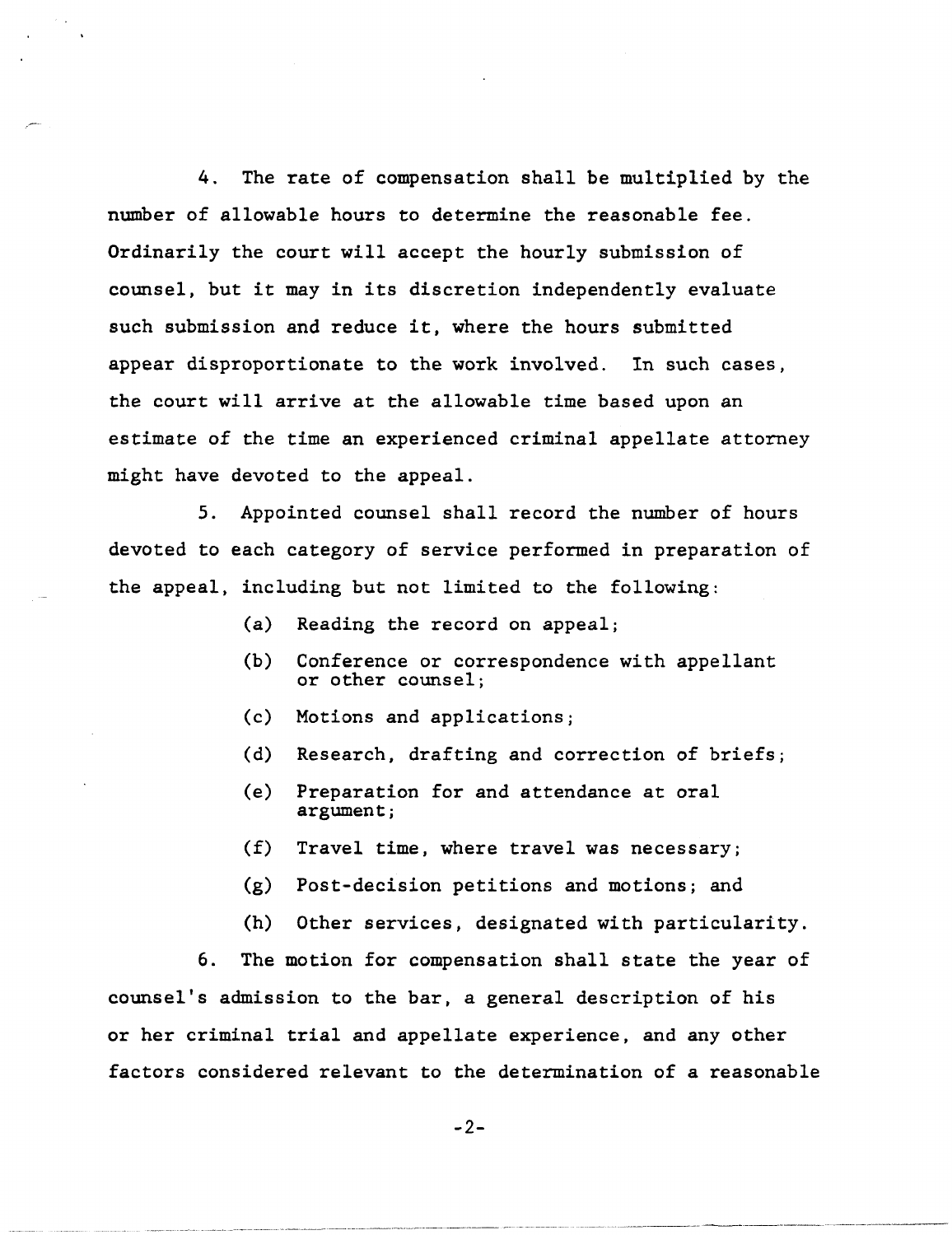fee. Counsel shall also attach and submit an affidavit containing an itemized statement of hours, indicating the following:

(a) The date on which the service was performed.

(b) The time spent on the service.

(c) The nature of the service.

7. In the court's discretion, extraordinary circumstances may be considered in the allowance of compensation. When submitting a claim for extraordinary compensation, counsel shall explain in detail the grounds therefor.

8. The court shall allow reimbursement of expenses of counsel, limited to out-of-pocket expenses which are actually and necessarily incurred in the course of the appeal. Expense claims shall be itemized. The following categories of expenses shall normally be regarded as necessary:

- (a) Photocopying or other duplication of briefs.
- (b) Postage, document delivery charges and long distance telephone calls to the client, opposing counsel or the court.
- (c) Travel expenses where necessarily incurred, although the cost of meals and lodging shall not ordinarily be allowed.
- (d) Other expenses where necessarily incurred and properly itemized.

If expenses have been incurred for use of law clerks or paralegals, these shall be claimed as expenses and not as fees. Appropriate explanation shall be made therefor.

-3-